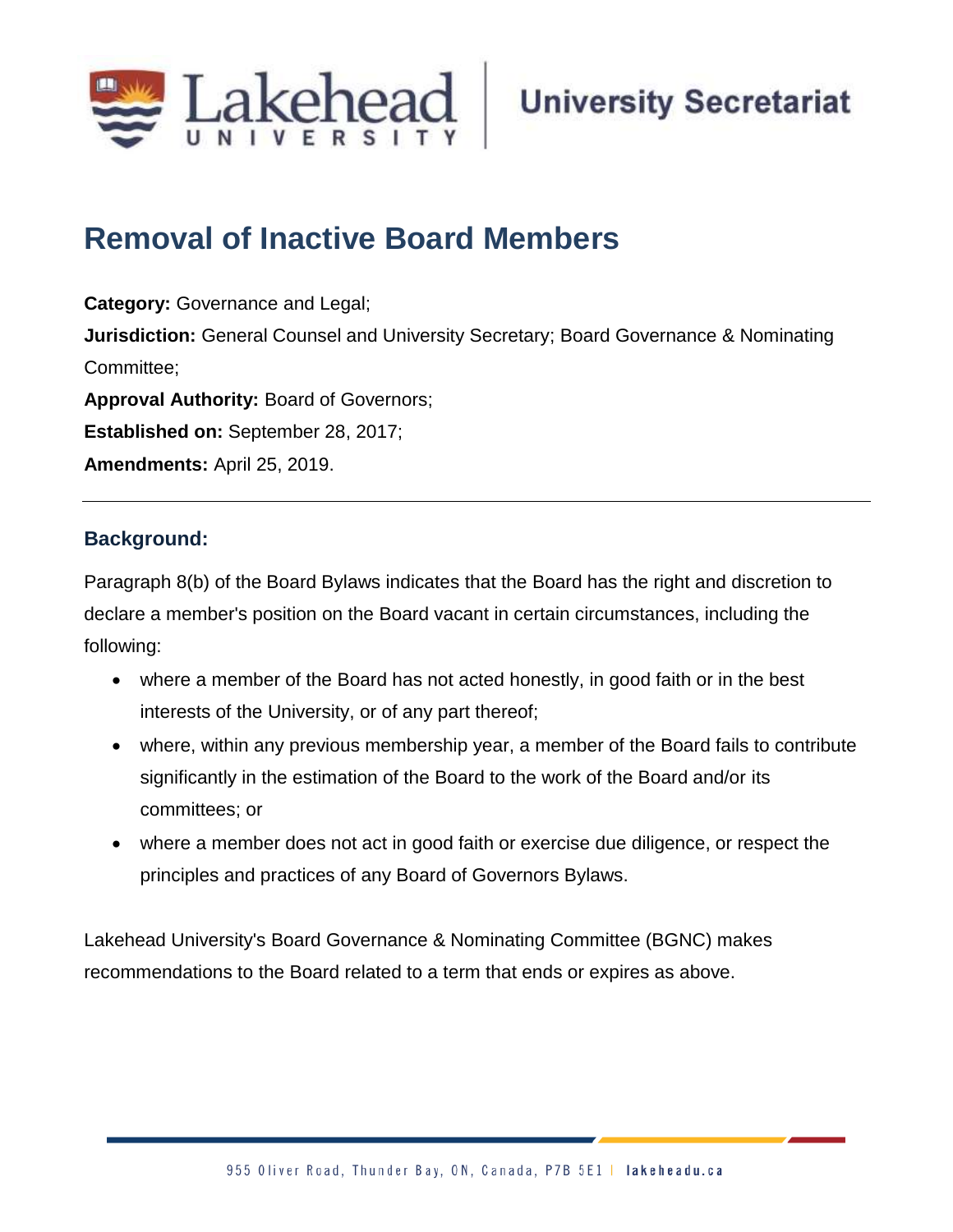#### **Purpose:**

The purpose of this policy is to ensure that under any of these circumstances above, a board member does not continue to occupy seat on the Board of Governors.

### **Policy:**

The Board of Governors will normally exercise its discretion under paragraph 8(b) of the Board Bylaws and declare vacant the seat of a Board member who has been inactive. For greater certainty, this Policy in no way restricts or limits the discretion of the Board more particularly set out in paragraph 8(b) of the Board Bylaws.

Inactive is defined as the absence of the Board member for:

- three consecutive regular meetings of the Board of Governors, or
- three consecutive regular meetings of a Board Committee on which the Board member is a voting member.

#### **Procedures:**

A record of attendance is prepared by the Secretary to the Board (Board Secretary) and provided periodically to the Board Chair and Chair of BGNC for monitoring on behalf of the Board.

Following the absence of a Board member from two consecutive regular meetings of the Board or two consecutive regular meetings of a Board Committee, the Board Secretary shall notify the relevant Chair. The relevant Chair may contact the board member to discuss the absence and review the policy implications of a further absence.

Following the absence of a Board member from a third consecutive regular meeting of the Board or a Board Committee, the Board Secretary shall notify the relevant Chair and the Chair of BGNC. The relevant Chair, at the request of the BGNC, will write to the absent member outlining that a recommendation to declare the seat vacant will be made to the Board unless notification of special circumstances that prevented the member from attending is received.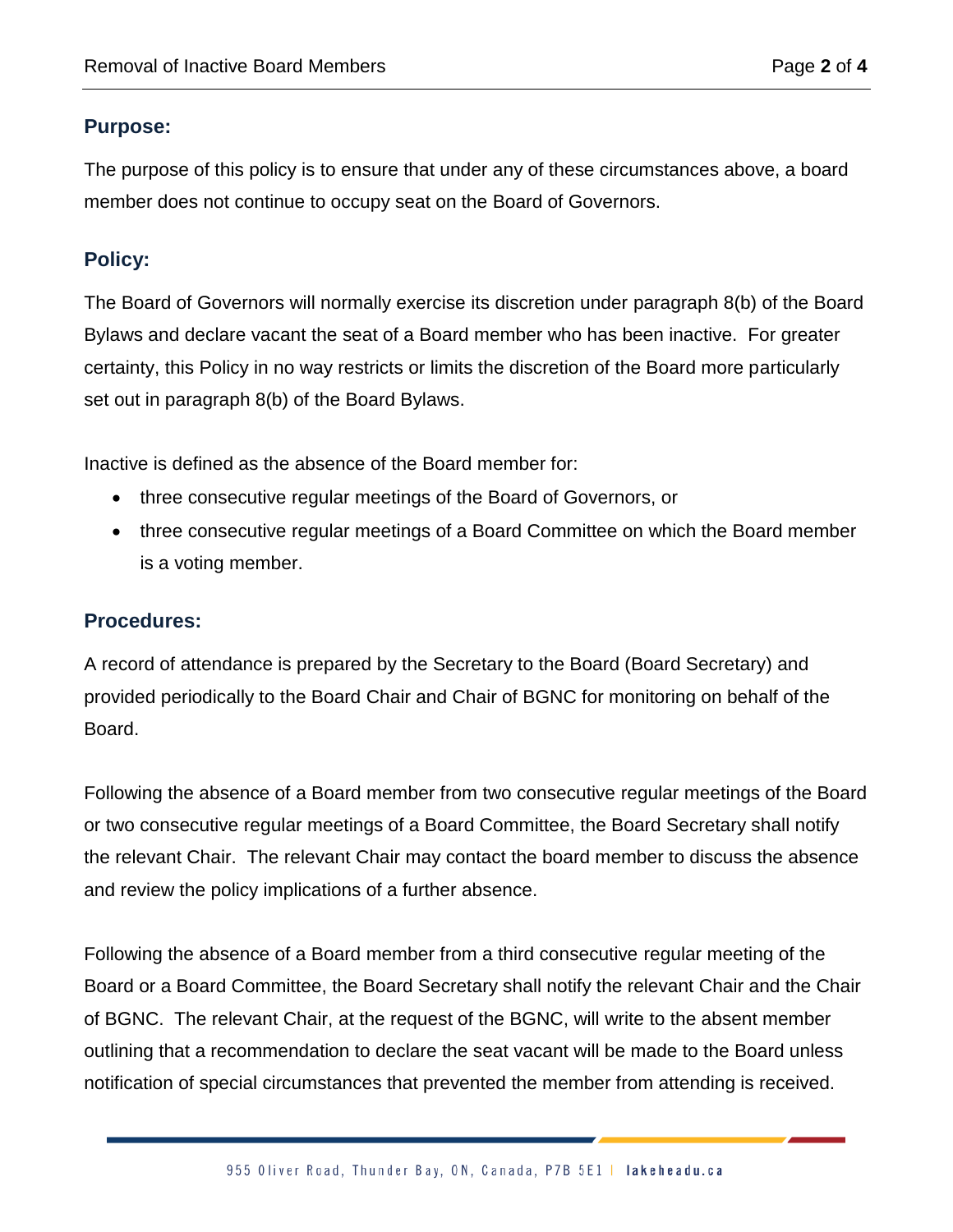• If the member does not respond to this communication within 30 days, the relevant Chair will advise the Board Chair with a copy to the Board Secretary. The Board Chair, or Board Secretary acting under direction of the Board Chair, shall advise the member in writing of the Board's intention to entertain a motion to declare that individual's seat vacant, including the reasons for such recommendation. • If the member does respond to this communication, such communication will be considered by the BGNC. In the absence of satisfactory response, the BGNC may recommend that the Board, at its next meeting, declare the seat vacant. In this event, the Chair of BGNC shall advise the Board Chair with a copy to the Board Secretary. The Board Chair, or Board Secretary acting under direction of the Board Chair, shall advise the member in writing of the Board's intention to entertain a motion to declare that individual's seat vacant, including the reasons for such recommendation.

The Board's declaration that a member's membership in the Board is vacated shall be made by a resolution of the Board carried by two-thirds of the total voting membership of the Board not less than 30 days after written notice of the proposed declaration of the Board and the reasons therefore have been delivered by ordinary mail to the address of the member as it appears in the records of the Board.

The Policy may be waived at the discretion of the Board or BGNC, including in the case of illness or other special or extenuating circumstances.